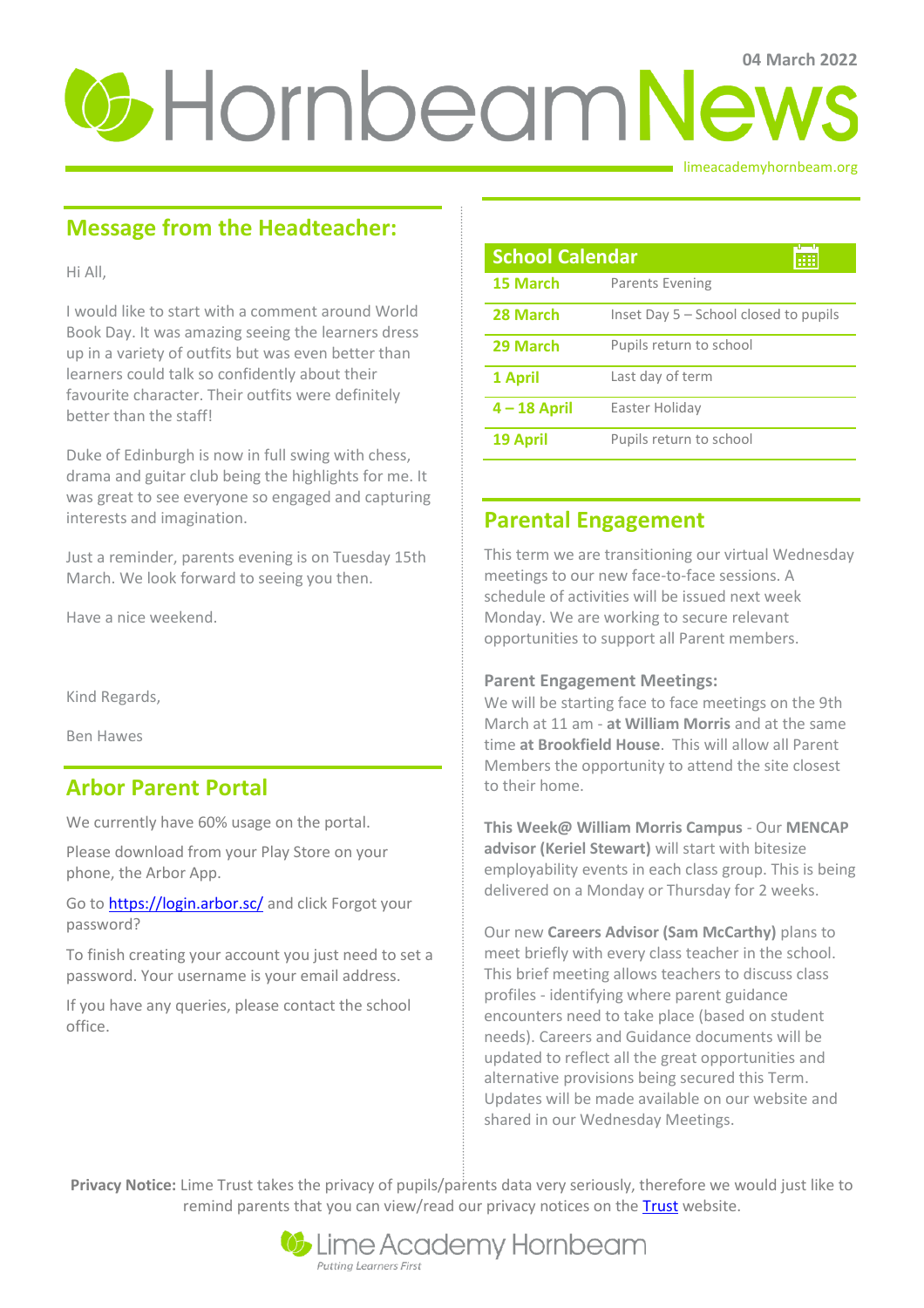A schedule for individual careers and guidance meetings (**Every Friday**) will be released this month. Teams or Outlook reminders will be issued to support all parents.

**In March**, we will begin to share our careers and guidance plans with you, ensuring all Parent Members are aware and equipped with relevant training organised.

## **Parent Audit**

We have issued a Parent Skills Audit to develop a register of skilled Parent volunteers for our Parent Engagement Activities.

We are reviewing all the Parent Audits received last term. We thank all Parent members for their support with completing this survey.

If any of our Parent Members wish to complete the survey (originally issued in December 2021), please contact the school office to secure a replacement form.

**MindEd - Supportive Tips**



<https://www.mindedforfamilies.org.uk/young-people>

Edith Windsor-Stokes

# **Learning @ BFH – Coral Class**

This week in Coral Class the learners have had a focus on world book day, in particular around the jungle book.



This has allowed the class to undertake a variety of lessons with a focus on the jungle book. The learners have undertaken sensory exploration activities which have had a communication focus with the integration of toy animals.



The class has also undertaken story massage sessions based on sections of the book, a sensory story, and art activities.



The learners have thoroughly enjoyed the jungle book focus.